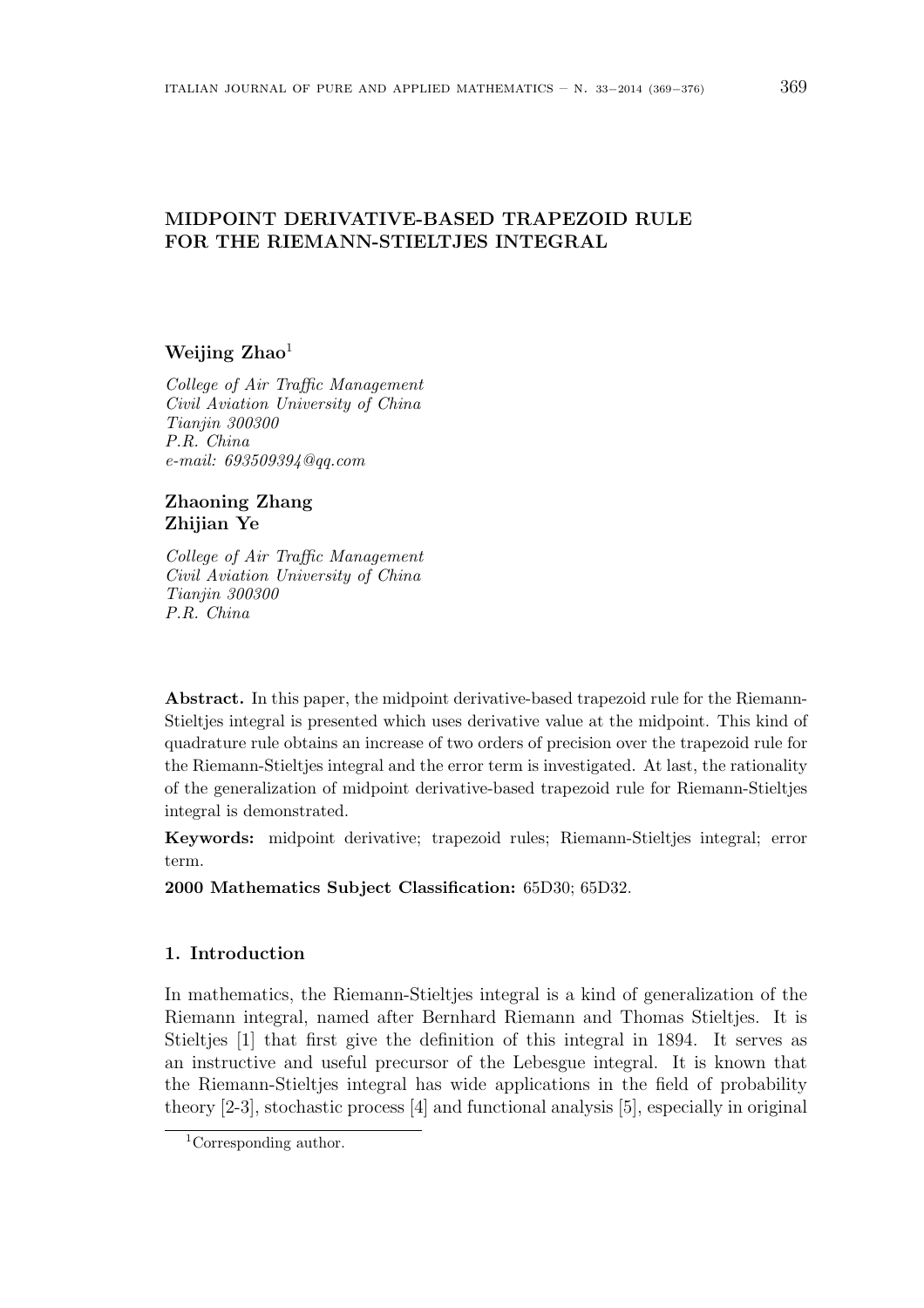formulation of F. Riesz's theorem [2], [5] and the spectral theorem for self-adjoint operators in a Hilbert space [2], [5].

Definite integration is one of the most important and basic concepts in mathematics. And it has numerous applications in fields such as physics and engineering. In several practical problems, we need to calculate integrals. As is known to all, as for  $I = \int_a^b f(x)dx$ , once the primitive function  $F(x)$  of integrand  $f(x)$  is known, the definite integral of  $f(x)$  over the interval [a, b] is given by Newton-Leibniz formula, that is,

$$
\int_a^b f(x)dx = F(b) - F(a).
$$

However, the explicit primitive function  $F(x)$  is not available or its primitive function is not easy to obtain, such as  $e^{\pm x^2}$ ,  $\sin x^2$ ,  $\sin x$  $\overline{x}$ , etc. Moreover, the integrand  $f(x)$  is only available at certain points  $x_i$ ,  $i = 1, 2, \ldots n$ . How to get high-precision numerical integration formulas becomes one of the challenges in fields of mathematics [6].

The methods of quadrature are usually based on the interpolation polynomials and can be written in the following form:

(1.1) 
$$
\int_a^b f(x)dx \approx \sum_{i=0}^n w_i f(x_i),
$$

where there are  $n+1$  distinct integration points at  $x_0, x_1, ..., x_n$  within the interval [a, b] and  $n+1$  weights  $w_i$ . If the integration points are uniformly distributed over the interval, so  $x_i = x_0 + ih$  in which  $h = \frac{b-a}{n}$  $\frac{a}{n}$ .

These  $w_i$  can be derived in several different ways [7]-[9]. One is interpolate  $f(x)$  at the  $n+1$  points  $x_0, x_1, ..., x_n$ , using the Lagrange polynomials and then integrating the foresaid polynomials to obtain (1.1).

The other is based on the precision of a quadrature formula. Select the  $w_i$ ,  $i = 1, 2, ..., n$ , so that the error

(1.2) 
$$
R_n(f) = \int_a^b f(x)dx - \sum_{i=0}^n w_i f(x_i),
$$

is exactly zero for  $f(x) = x^{j}$ ,  $j = 1, 2, ..., n$ . Using the method of undetermined coefficients, this approach generates a system of  $n+1$  linear equations for weights  $w_i$ . Since the monomials  $1, x, ..., x^n$  are linearly independent, the linear system of equations has a unique solution.

The trapezoidal rule is the most well known numerical integration rules of this type. Trapezoidal rule for classical Riemann integral is

(1.3) 
$$
\int_{a}^{b} f(x)dx = \frac{b-a}{2} (f(a) + f(b)) - \frac{(b-a)^{3}}{12} f''(\xi),
$$

where  $\xi \in (a, b)$ .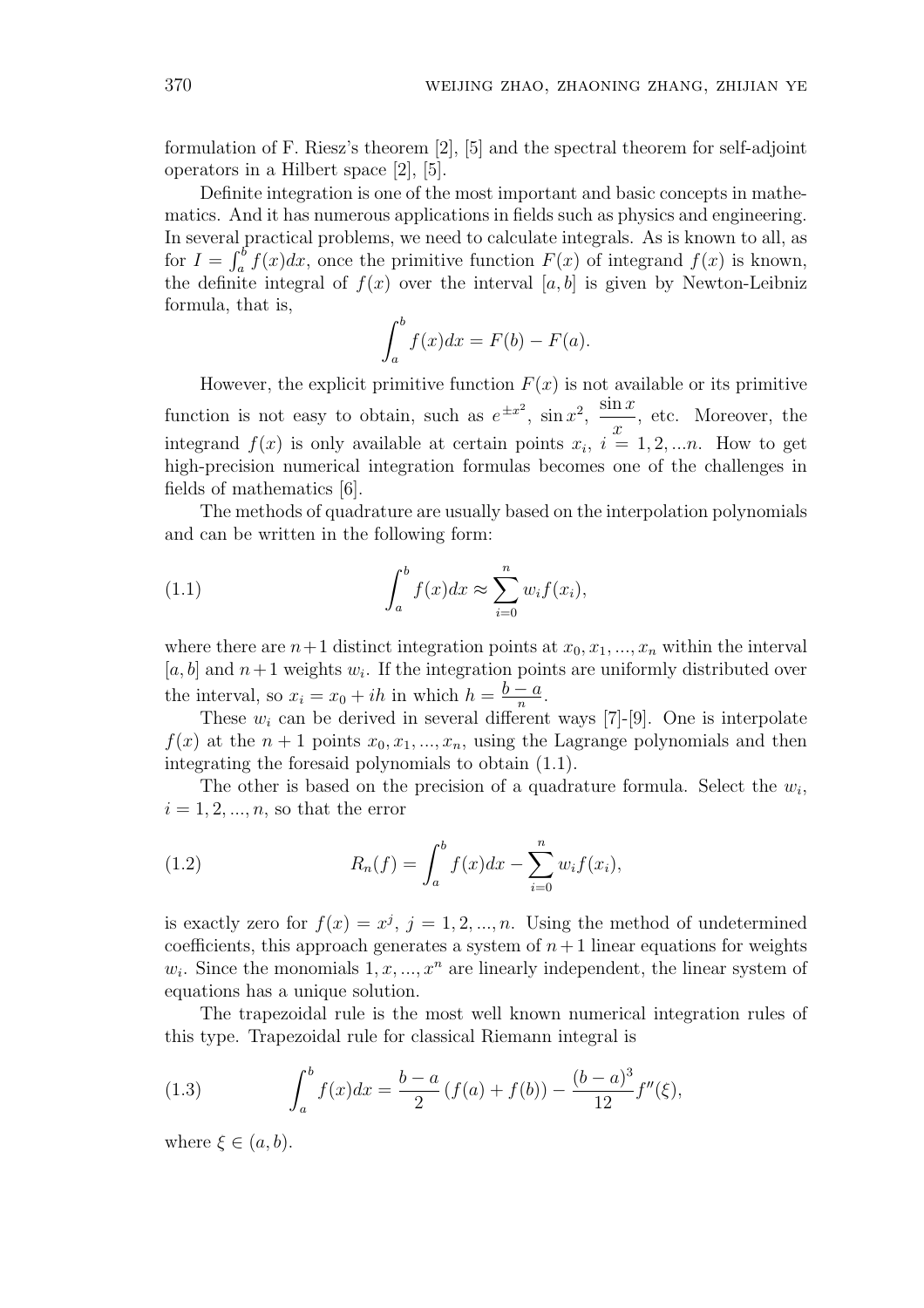In spite of the many accurate and efficient methods for numerical integration being available in [7]-[9], recently Mercer [10] has obtained trapezoid rule for Riemann-Stielsjes integral which engender a generalization of Hadamard's integral inequality. Then he develops Midpoint and Simpson's rules for Riemann-Stielsjes integral [11] by using the concept of relative convexity. Burg [12] has proposed derivative-based closed Newton-Cotes numerical quadrature which uses both the function value and the derivative value on uniformly spaced intervals. Zhao and Li have proposed midpoint derivative-based closed Newton-Cotes quadrature [13] and numerical superiority has been shown. Then, the derivative-based trapezoid rule for the Riemann-Stieltjes integral is presented by Zhao and Zhang [14], which uses derivative values at the endpoints. Recently, Simos and his partners have made a contribution to the Newton-Cotes formula for the Riemann integral and its applications [15]-[17], especially the connection between closed Newton-Cotes, trigonometrically-fitted differential methods, symplectic integrators and efficient solution of the Schrodinger equation [17].

Motivation for the research presented here lies in construction of midpoint derivative-based trapezoid rule for the Riemann-Stieltjes integral, which is generalization of the results in [13]. In this paper, the midpoint derivative-based trapezoid rule for the Riemann-Stieltjes integral is presented. These new scheme is investigated in Section 2. In Section 3, the error term is presented. Finally, conclusions are drawn in Section 4.

#### 2. Midpoint derivative-based trapezoid rule for the Riemann-Stieltjes integral

In this section, by adding the derivative at the midpoint, midpoint derivativebased trapezoid rule for the Riemann-Stieltjes integral is presented.

**Theorem 2.1** Suppose that  $f'(t)$  and  $g(t)$  are continuous on [a, b] and  $g(t)$  is increasing there. The midpoint derivative-based Trapezoid rule for the Riemann-Stieltjes integral is

$$
\int_{a}^{b} f(t)dg \approx T = \left(\frac{1}{b-a} \int_{a}^{b} g(t)dt - g(a)\right) f(a)
$$
\n
$$
+ \left(g(b) - \frac{1}{b-a} \int_{a}^{b} g(t)dt\right) f(b)
$$
\n
$$
+ \left(\int_{a}^{b} \int_{a}^{t} g(x)dxdt - \frac{b-a}{2} \int_{a}^{b} g(t)dt\right) f''(c),
$$
\nwhere  $c = \frac{(-2b^2 + a^2 - ab) \int_{a}^{b} g(t)dt + 6b \int_{a}^{b} \int_{a}^{t} g(x)dxdt - 6 \int_{a}^{b} \int_{a}^{t} g(x)dxdydt}{6 \int_{a}^{b} \int_{a}^{t} g(x)dxdt - 3(b-a) \int_{a}^{b} g(t)dt}.$ 

Proof. Looking for the midpoint derivative-based trapezoid rule for the Riemann-Stieltjes integral, we seek numbers  $a_0, a_1, c_0, c$  such that

$$
\int_a^b f(t)dg \approx a_0 f(a) + a_1 f(b) + c_0 f''(c)
$$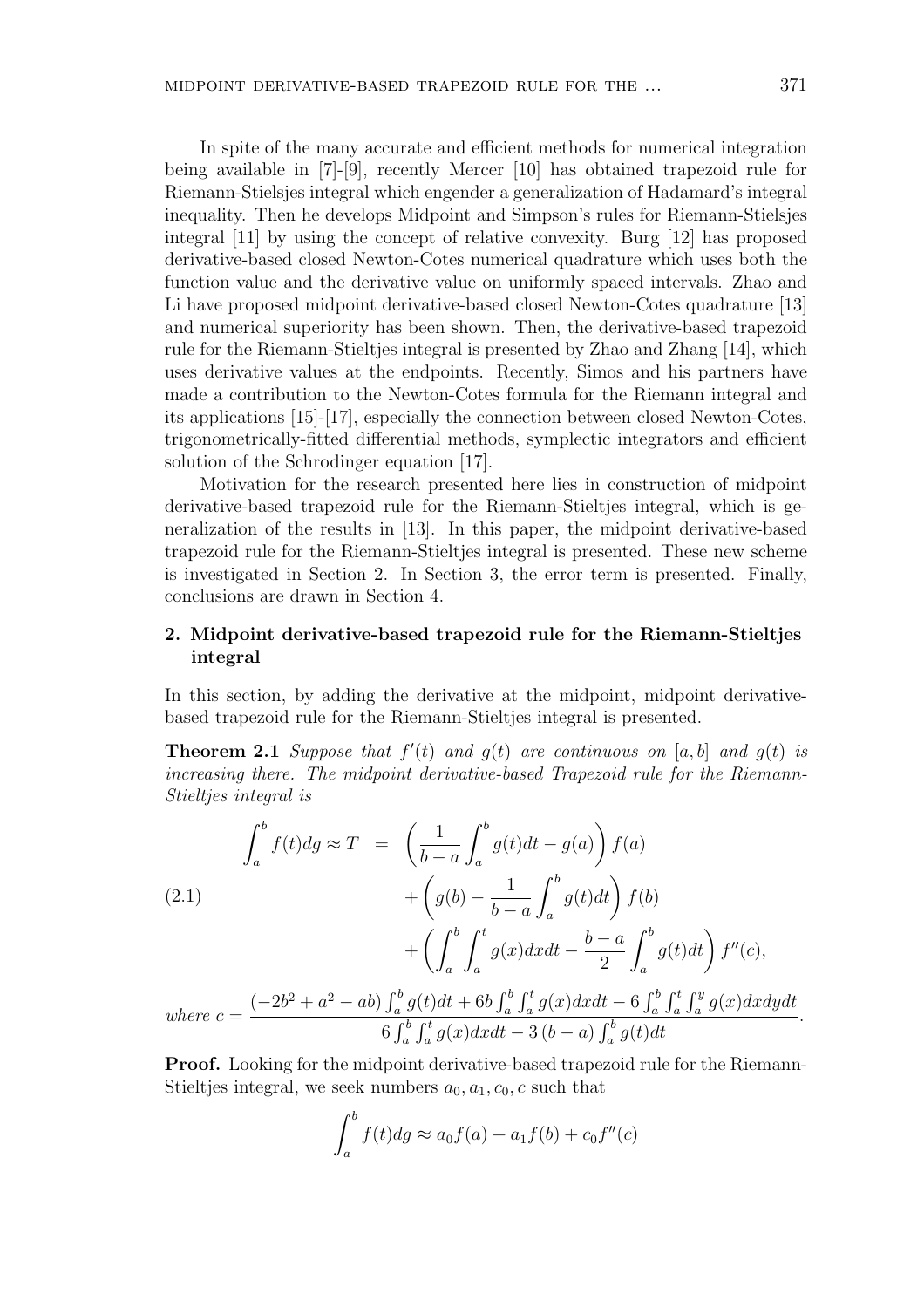is equality for  $f(t) = 1$ ,  $t$ ,  $t^2$ ,  $t^3$ . That is,

$$
\begin{cases}\n\int_a^b 1 dg = a_0 + a_1; \\
\int_a^b t dg = a_0 a + a_1 b; \\
\int_a^b t^2 dg = a_0 a^2 + a_1 b^2 + 2c_0; \\
\int_a^b t^3 dg = a_0 a^3 + a_1 b^3 + 6c_0 c.\n\end{cases}
$$

Therefore,

$$
(2.2)
$$
\n
$$
\begin{cases}\na_0 + a_1 = g(b) - g(a); \\
a_0a + a_1b = bg(b) - ag(a) - \int_a^b g(t)dt; \\
a_0a^2 + a_1b^2 + 2c_0 = b^2g(b) - a^2g(a) - 2b \int_a^b g(t)dt \\
+ 2 \int_a^b \int_a^t g(x)dxdt; \\
a_0a^3 + a_1b^3 + 6c_0c = b^3g(b) - a^3g(a) - 3b^2 \int_a^b g(t)dt \\
+ 6b \int_a^b \int_a^t g(x)dxdt - 6 \int_a^b \int_a^t \int_a^y g(x)dxdydt.\n\end{cases}
$$

Solving simultaneous equations (2.2) for  $a_0, a_1, c_0, c$ , we obtain

$$
\begin{cases}\na_0 = \frac{1}{b-a} \int_a^b g(t)dt - g(a); \\
a_1 = g(b) - \frac{1}{b-a} \int_a^b g(t)dt; \\
c_0 = \int_a^b \int_a^t g(x)dxdt - \frac{b-a}{2} \int_a^b g(t)dt; \\
c = \frac{(-2b^2 + a^2 - ab) \int_a^b g(t)dt + 6b \int_a^b \int_a^t g(x)dxdt - 6 \int_a^b \int_a^t \int_a^y g(x)dxdydt}{6 \int_a^b \int_a^t g(x)dxdt - 3(b-a) \int_a^b g(t)dt}.\n\end{cases}
$$

So we have the midpoint derivative-based trapezoid rule for the Riemann-Stieltjes integral as desired.

n

Corollary 2.2 The precision of the midpoint derivative-based trapezoid rule for the Riemann-Stieltjes integral is 3.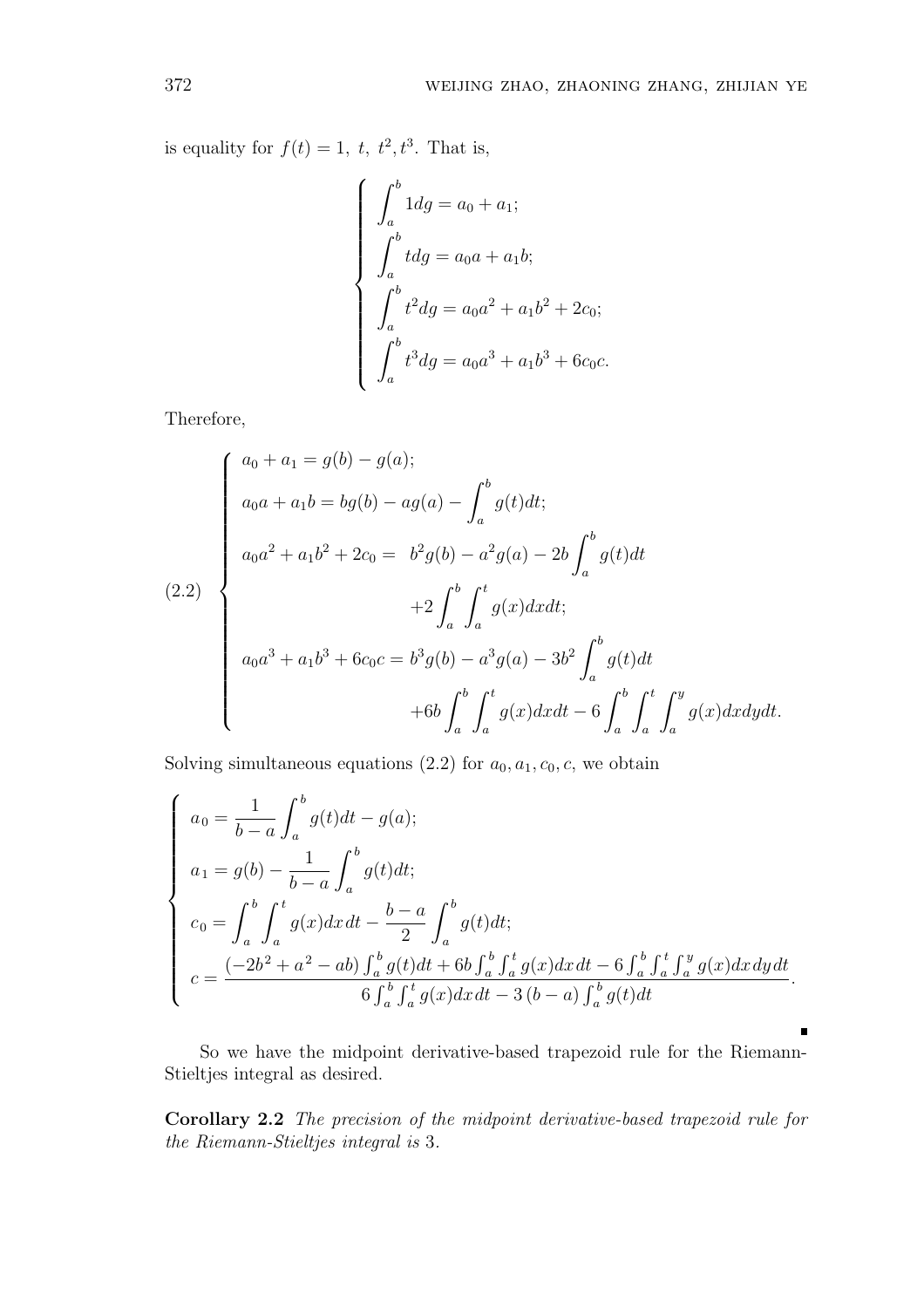**Proof.** From the construction of  $a_0, a_1, c_0, c$ , we obtain that the derivative-based trapezoidal rule for the Riemann-Stieltjes integral has degree of precision not less than 3.

In Section 3, by applying Theorem 3.1, we can easily see that the quadratue is not equality for  $f(t) = t^4$ . So the precision of this method is 3.

# 3. The error term for Riemann-Stieltjes midpoint derivative-based trapezoid rule

In this section, the error term of the derivative-based trapezoid rule for the Riemann-Stieltjes is investigated. The error term can be found in mainly 3 different ways  $[8, 9]$ .

Here, we use the concept of precision to calculate the error term, where the error term is related to the difference between the quadrature formula for the erior term is related to the difference between the<br>monomial  $\frac{x^{p+1}}{(p+1)!}$ , and the exact value  $\frac{1}{(p+1)!} \int_a^b$  $x^{p+1}dx$  where p is the precision of the quadrature formula.

**Theorem 3.1** Suppose that  $f'(t)$  and  $g(t)$  are continuous on [a, b] and  $g(t)$  is increasing there. The derivative-based trapezoid rule for the Riemann-Stieltjes integral with the error term is

$$
\int_{a}^{b} f(t)dg \approx T = \left(\frac{1}{b-a} \int_{a}^{b} g(t)dt - g(a)\right) f(a) + \left(g(b) - \frac{1}{b-a} \int_{a}^{b} g(t)dt\right) f(b)
$$
  
+ 
$$
\left(\int_{a}^{b} \int_{a}^{t} g(x)dxdt - \frac{b-a}{2} \int_{a}^{b} g(t)dt\right) f''(c)
$$
  
(3.1) 
$$
+ \left(\frac{a^{3}+ab^{2}+a^{2}b-3b^{3}+6(b-a)c^{2}}{24} \int_{a}^{b} g(t)dt + \frac{b^{2}-c^{2}}{2} \int_{a}^{b} \int_{a}^{t} g(x)dxdt
$$
  
- 
$$
-b \int_{a}^{b} \int_{a}^{t} \int_{a}^{y} g(x)dx dy dt + \int_{a}^{b} \int_{a}^{t} \int_{a}^{z} \int_{a}^{y} g(x)dx dy dz dt\right) f^{(4)}(\xi)g'(\eta),
$$
  

$$
(-2b^{2}+a^{2}-ab) \int_{a}^{b} g(t)dt + 6b \int_{a}^{b} \int_{a}^{t} g(x)dx dt = 6 \int_{a}^{b} \int_{a}^{t} \int_{a}^{y} g(x)dx du dt
$$

where 
$$
c = \frac{(-2b^2 + a^2 - ab) \int_a^b g(t)dt + 6b \int_a^b \int_a^t g(x)dx dt - 6 \int_a^b \int_a^t \int_a^y g(x)dx dy dt}{6 \int_a^b \int_a^t g(x)dx dt - 3(b-a) \int_a^b g(t)dt}
$$
,  
\n $\xi, \eta \in (a, b).$ 

And the error term  $R[f]$  of this method is

(3.2) 
$$
\left(\frac{a^3 + ab^2 + a^2b - 3b^3 + 6(b - a)c^2}{24} \int_a^b g(t)dt + \frac{b^2 - c^2}{2} \int_a^b \int_a^t g(x)dx\,dt - b \int_a^b \int_a^t \int_a^y g(x)dx\,dy\,dt + \int_a^b \int_a^t \int_a^z \int_a^y g(x)dx\,dy\,dz\,dt\right) f^{(4)}(\xi)g'(\eta).
$$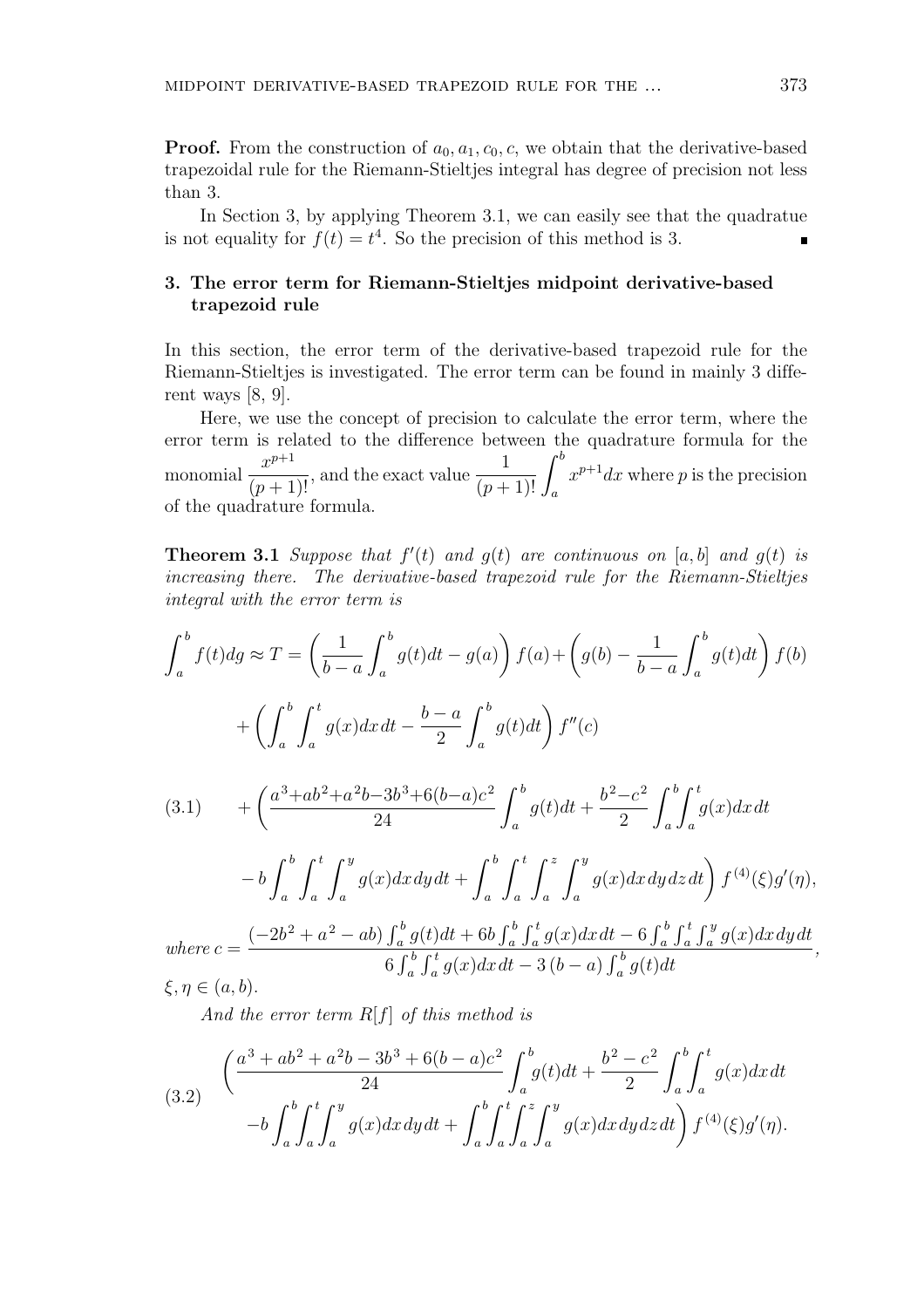**Proof.** Let 
$$
f(t) = \frac{t^4}{4!}
$$
. So  
\n
$$
\frac{1}{4!} \int_a^b t^4 dg = \frac{1}{24} \left( b^4 g(b) - a^4 g(a) \right) - \frac{b^3}{6} \int_a^b g(t) dt + \frac{b^2}{2} \int_a^b \int_a^t g(x) dx
$$
\n
$$
-b \int_a^b \int_a^t \int_a^y g(x) dx dy dt + \int_a^b \int_a^t \int_a^y \int_a^y g(x) dx dy dz dt.
$$

By Theorem 2.1, we have

(3.4)  

$$
\int_{a}^{b} f(t)dg \approx T = \left(\frac{1}{b-a} \int_{a}^{b} g(t)dt - g(a)\right) f(a)
$$

$$
+ \left(g(b) - \frac{1}{b-a} \int_{a}^{b} g(t)dt\right) f(b)
$$

$$
+ \left(\int_{a}^{b} \int_{a}^{t} g(x)dxdt - \frac{b-a}{2} \int_{a}^{b} g(t)dt\right) f''(c).
$$

By  $(8)-(9)$ , we obtain

$$
\frac{1}{4!} \int_{a}^{b} t^{4} dg - T = \left( \frac{a^{3} + ab^{2} + a^{2}b - 3b^{3} + 6(b - a)c^{2}}{24} \int_{a}^{b} g(t) dt + \frac{b^{2} - c^{2}}{2} \int_{a}^{b} \int_{a}^{t} g(x) dx dt - b \int_{a}^{b} \int_{a}^{t} \int_{a}^{y} g(x) dx dy dt + \int_{a}^{b} \int_{a}^{t} \int_{a}^{z} \int_{a}^{y} g(x) dx dy dz dt \right) f^{(4)}(\xi) g'(\eta).
$$

This implies that

$$
R[f] = \left(\frac{a^3 + ab^2 + a^2b - 3b^3 + 6(b - a)c^2}{24} \int_a^b g(t)dt + \frac{b^2 - c^2}{2} \int_a^b \int_a^t g(x)dx\,dt - b \int_a^b \int_a^t \int_a^y g(x)dx\,dy\,dt + \int_a^b \int_a^t \int_a^z \int_a^y g(x)dx\,dy\,dz\,dt\right) f^{(4)}(\xi)g'(\eta).
$$

**Corollary 3.2** Conditions are the same as in Theorem 3.1. When  $g(t) = t$ , (3.1) reduces to the mindpoint derivative-based trapezoid rule (see [13]) for the classical Riemann integral.

Proof. It is easy to obtain

$$
\int_{a}^{b} t dt = \frac{1}{2}b^{2} - \frac{1}{2}a^{2},
$$
\n
$$
\int_{a}^{b} \int_{a}^{t} x dx dt = \frac{1}{6}b^{3} - \frac{1}{2}a^{2}b + \frac{1}{3}a^{3},
$$
\n
$$
\int_{a}^{b} \int_{a}^{t} \int_{a}^{y} x dx dy dt = \frac{1}{24}b^{4} - \frac{1}{4}a^{2}b^{2} + \frac{1}{3}a^{3}b - \frac{1}{8}a^{4},
$$
\n
$$
\int_{a}^{b} \int_{a}^{t} \int_{a}^{z} \int_{a}^{y} x dx dy dz dt = \frac{1}{120}b^{5} - \frac{1}{12}a^{2}b^{3} + \frac{1}{6}a^{3}b^{2} - \frac{1}{8}a^{3}b + \frac{1}{30}a^{5}.
$$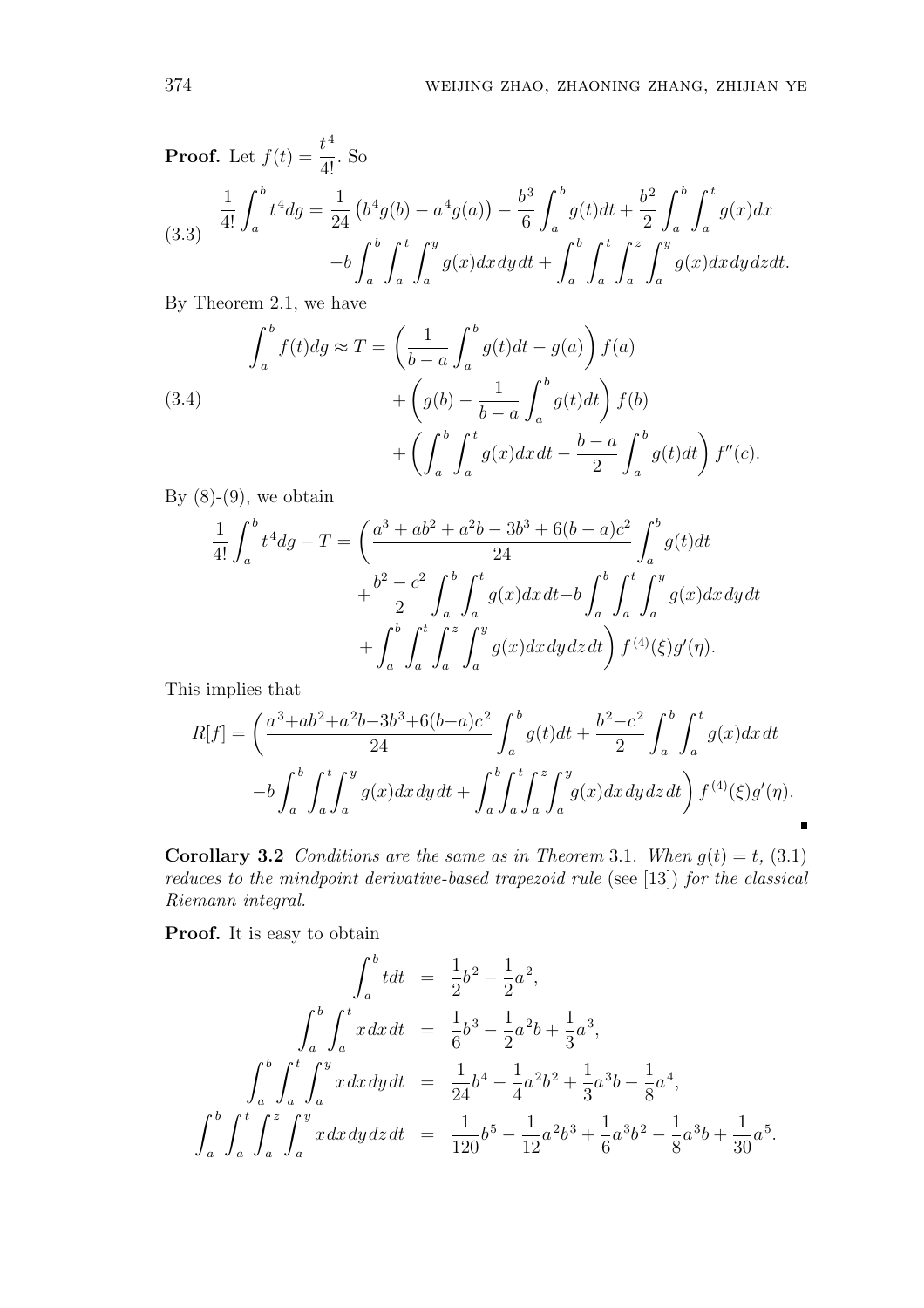Therefore,

$$
c = \frac{(-2b^2 + a^2 - ab) \int_a^b t dt + 6b \int_a^b \int_a^t x dx dt - 6 \int_a^b \int_a^t \int_a^y x dx dy dt}{6 \int_a^b \int_a^t x dx dt - 3(b - a) \int_a^b t dt} = \frac{a + b}{2}.
$$

By Theorem 3.1, we have

 $\mathbf{z}$ 

$$
\int_{a}^{b} f(t)dg = \int_{a}^{b} f(t)dt
$$
\n
$$
= \left(\frac{1}{b-a} \int_{a}^{b} tdt - g(a)\right) f(a) + \left(g(b) - \frac{1}{b-a} \int_{a}^{b} tdt\right) f(b)
$$
\n
$$
+ \left(\int_{a}^{b} \int_{a}^{t} xdxdt - \frac{b-a}{2} \int_{a}^{b} tdt\right) f''(\frac{a+b}{2})
$$
\n
$$
+ \left(\frac{a^{3} + ab^{2} + a^{2}b - 3b^{3}}{24} \int_{a}^{b} tdt + \frac{b^{2}}{2} \int_{a}^{b} \int_{a}^{t} xdxdt
$$
\n
$$
-b \int_{a}^{b} \int_{a}^{t} \int_{a}^{y} xdxdydt + \int_{a}^{b} \int_{a}^{t} \int_{a}^{z} \int_{a}^{y} xdxdydzdt
$$
\n
$$
- \left(\frac{a+b}{2}\right)^{2} \left(\frac{1}{2} \int_{a}^{b} \int_{a}^{t} xdxdt - \frac{b-a}{4} \int_{a}^{b} tdt\right) \right) f^{(4)}(\xi)
$$
\n
$$
= \frac{b-a}{2} (f(a) + f(b)) - \frac{(b-a)^{3}}{12} f''\left(\frac{a+b}{2}\right) + \frac{(b-a)^{5}}{480} f^{(4)}(\xi).
$$

Remark 3.3 From Corollary 3.1, we know that the results in Theorem 3.1 possess the reducibility. When  $q(t) = t$ , formula (3.1) reduces to the derivative-based trapezoid rule for the classical Riemann integral. So Theorem 3.1 is a reasonable generalization of the results in [13].

#### 4. Conclusions

We briefly summarize our main conclusions in this paper as follows.

- 1. The midpoint derivative-based trapezoid rule for the Riemann-Stieltjes integral is presented which uses derivative value at the midpoint.
- 2. This kind of quadrature rule obtains an increase of two orders of precision over the trapezoid rule for the Riemann-Stieltjes integral.
- 3. The error term for Riemann-Stieltjes midpoint derivative-based trapezoid rule is investigated. And the rationality of the generalization of midpoint derivative-based trapezoid rule for Riemann-Stieltjes integral is demonstrated.

The derivative-based Simpson's rules for the Riemann-Stieltjes integral will be achieved by further research.

Acknowledgements. This work is supported by the Scientific Research Foundation of Civil Aviation University of China (No. 2013QD01X), the Fundamental Research Funds for the Central Universities (No. 3122014C023).